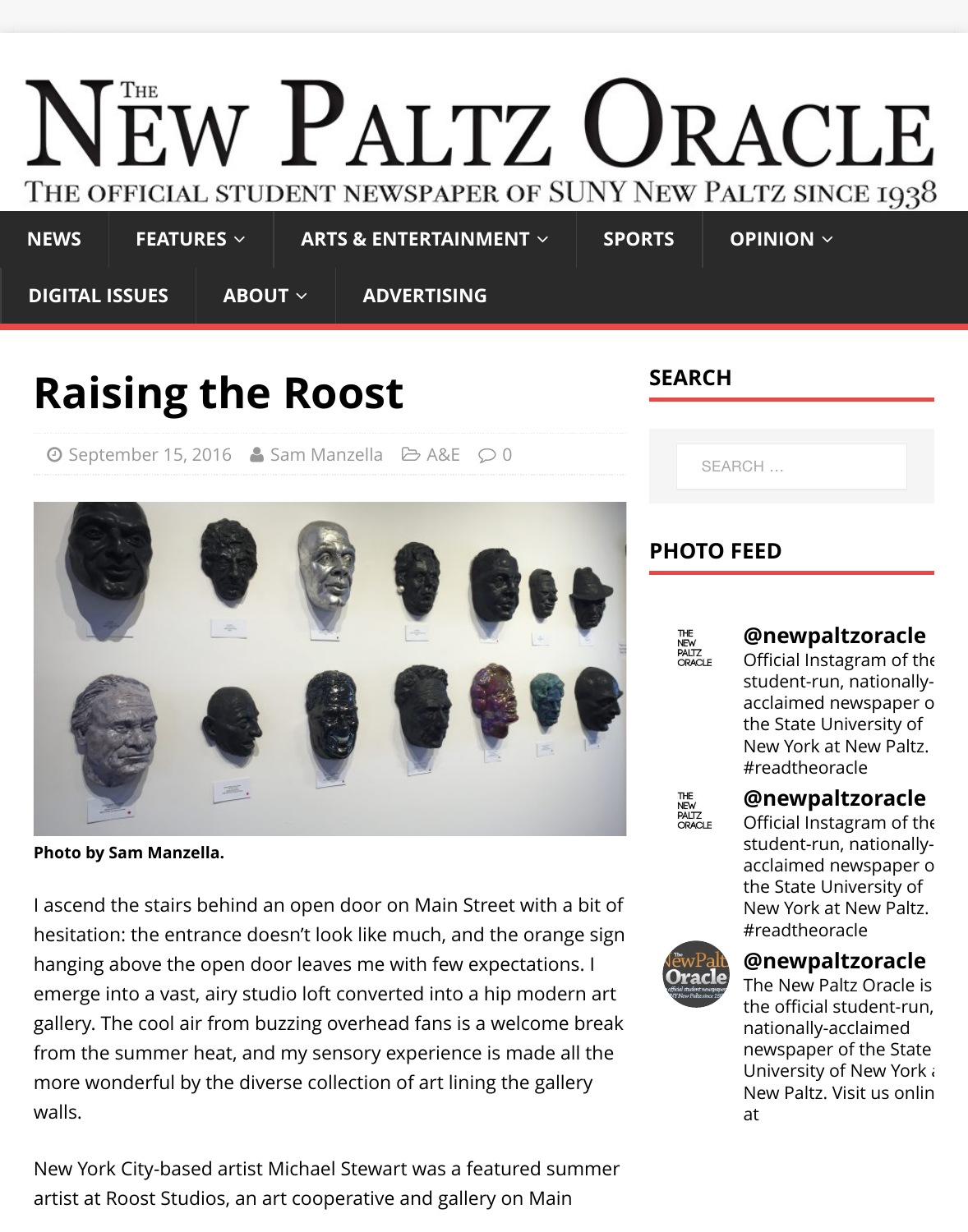variety of mediums; his summer 2016 solo exhibition and miniretrospective featured ceramic pieces and abstract multimedia collages. The exhibition ran from Thursday, Aug. 18 through Tuesday, Sept. 13.

Roost Studios' open gallery — accented by chic hardwood floors, high ceilings and exposed brick walls — is thoughtfully laid out. Stewart's collages of watercolor on paper stood out against the gallery's stark, white walls, allowing his use of bold colors to shine. The artist works with vibrant hues of blue, orange and green in a way that falls just short of gaudiness. For better or worse, some of his larger collages are the kind of works one would find in the home of a Brooklyn-dwelling hipster. Still, Stewart's work has a decidedly modern feel to it, incorporating elements of Picassoesque cubism and mid 20th-century abstract expressionism.

The real highlight of Stewart's summer exhibition, though, was his collection of ceramic masks. Finished with a variety of brilliant glazes, the ceramic visages are uniquely expressive. Stewart's ceramics channel dramatic theatre masks of antiquity. The artist carves wrinkles, crevices and smile lines into the faces with expertise, animating the masks to the point of tasteful caricature.

Seven of the masks on display were part of Stewart's "Seven Deadly Sins" series, which shined in its own right. The facial expressions Stewart chose to portray each deadly sin did not always align with my expectations. The artist toys with an overdone concept, ensuring his ceramic series does not fall prey to tired clichés.

Art lovers can stop by Roost Studios at 69 Main St. in New Paltz or visit their website at *roostcoop.com* for updates on upcoming exhibitions and events.

**Il** Post Views: 155









## **ORACL[E TWEETS](javascript:void(0);)**

#### @newpaltzoracle



The New Pal community o together for

of its 9/11 Memoria [oracle.newpaltz.e](https://twitter.com/newpaltzoracle)du reme…

Share **Example 1** Print **State of the Tweet https://t.co/2ASh8vm**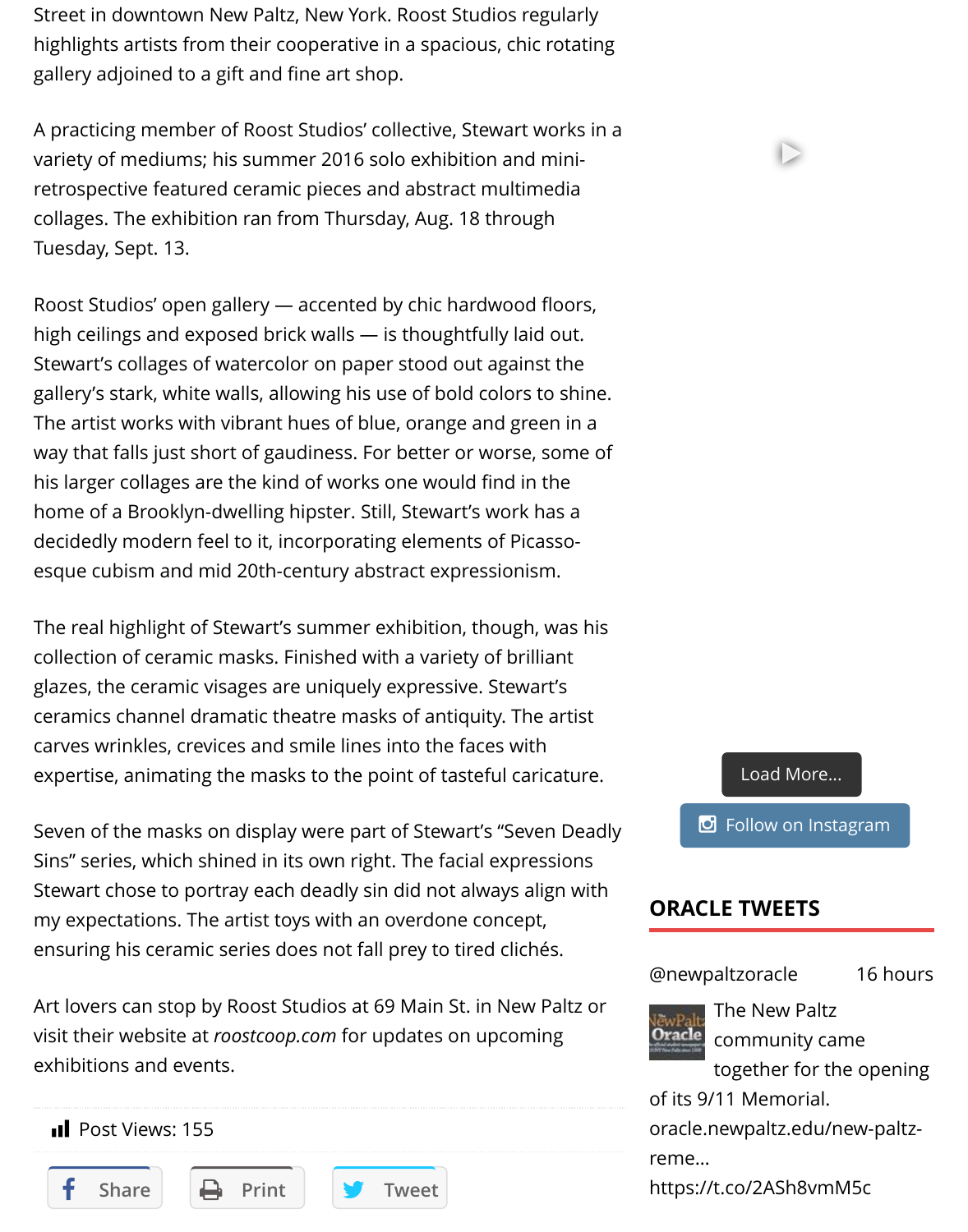

Farm Fresh Food: Family of New Paltz Looks to Reduce Food Waste

Crowned





## **LATEST NEWS**



**New Rem Falle** 

O Sep 2016



 $Cam<sub>l</sub>$ **Victil Nigh** Shoo

O Sep 2016



Walll Algae **Pose** Com

O Sep 2016



**New** Rank Princ **Revie Colle** 

O Sep 2016



John **Dowl** Orac